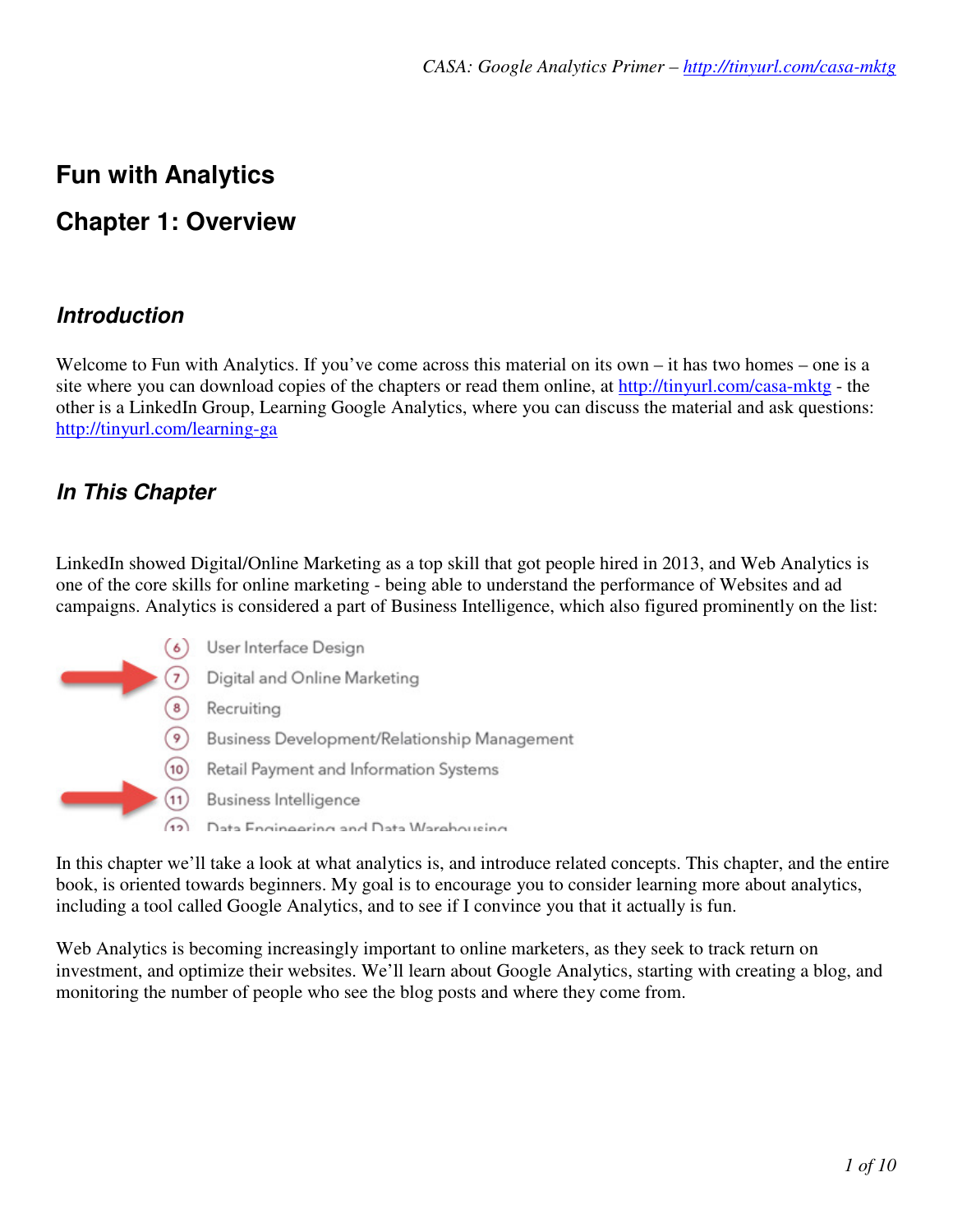# **Author/Experiment**

My name is Todd Kelsey, and I'm the author of these chapters. Here's a picture of one of the things I like to do when I'm not doing online marketing.



I've worked professionally in online marketing for some time now, and I've also authored books on related topics. You're welcome to look me up on LinkedIn, and you're also welcome to invite me to connect: http://linkedin.com/tekelsey

The purpose of these chapters is to provide a free simple, focused introduction to Web analytics, for interns/staff who may be working at a company or non-profit organization, for students at a University, or for self-paced learners. The approach is the same that I've taken in most of the books I've written, which is conversational, friendly, with an attempt to make things fun. Currently I'm helping neebo.com with Marketing Strategy, and I'm also an Assistant Professor of Marketing at Benedictine University in Lisle, IL (www.ben.edu)

The experiment is to find a way to help people get started with Web analytics, in a way that is fun, and also helps you to find work, or work better – through an internship, paid work, volunteer work, freelance work, or any other type of work. So the focus is on skills and approaches that might be immediately useful to a business or non-profit organization. I'm not going to try to cover everything – just the things that I think could be most helpful.

The other goal is to "leave intimidation in the dust". I used to be intimidated by marketing – and now look at me, I'm a Marketing Strategist, and an Assistant Professor of Marketing! But I remember the intimidation, so part of my approach is to try to encourage any reader who may feel uncertain about the field.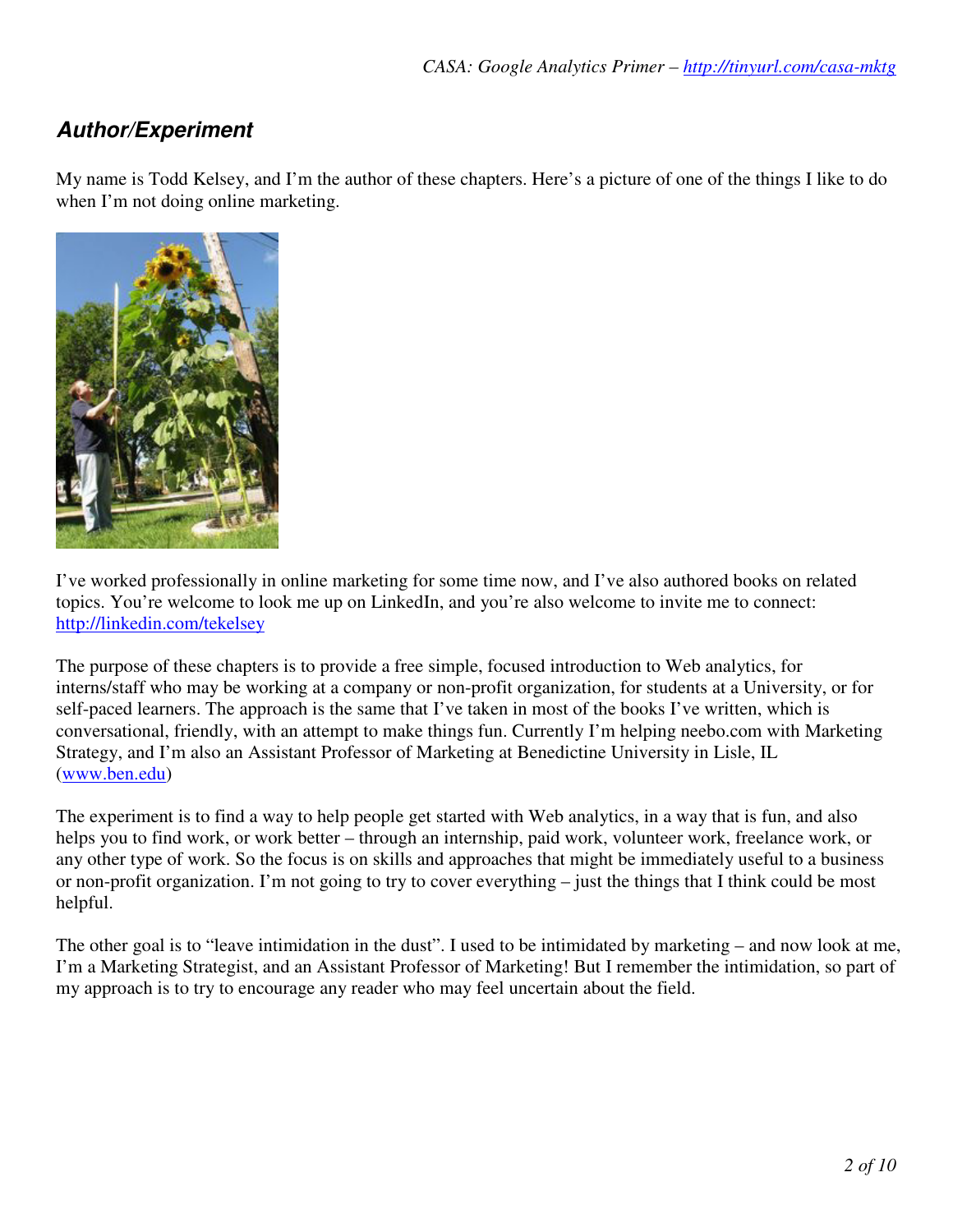# **Don't Be Alarmed: Analytics Can Be Fun**

So I remember when I started working in various jobs after college, that one thing I knew for certain is that I didn't feel like I was a "numbers" person. Accounting, finance, or any other type of numbers always seemed forbidding, and outside my experience and comfort zone. It was the last possible door I would want to walk through, and to get me through it, you'd have to drag me.



But the interesting thing was that I got my first taste of analytics without even realizing it.

I had made a website with a friend, and we wanted to know how many people were visiting, and where they were coming from, so we searched for a tool that would help us with that, and it became a part of our "toolbox":



And it was *fun*. Getting to see who was coming, what the traffic was like. It was really interesting.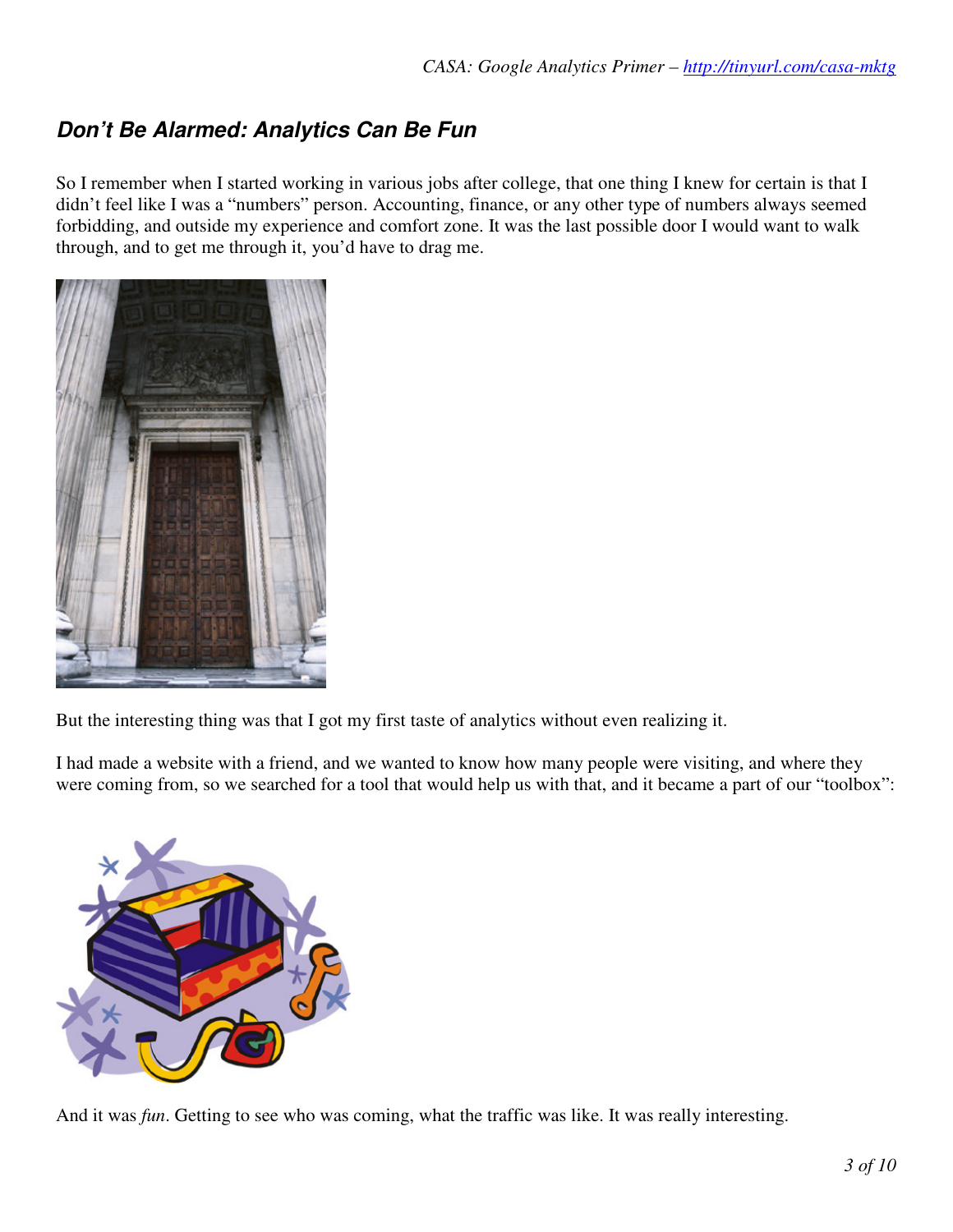And then, in later work experiences, including some where there had been transition in the companies I worked for, including layoffs, I became more sensitive to how the roles I was in related to the overall business.

At one point, a mentor gave me some advice that really helped me. She was experienced in the world, and she said to me, "Todd, you need to follow the money trail".

So she wasn't saying, "bow down to money" – she was just saying, it's good to understand how money flows through a business, and what makes money, and what costs a business money.

My perspective on money and finance was challenged, and I realized that it would probably be a good idea to consider not just what I felt like doing, but what would be a benefit to a business or organization – especially during hard times, such as a recession, or competition, etc. And I also started to see that the kinds of skills and roles that had a more direct impact on helping a company succeed, were also in high demand.

This was partly an influence that led me to pay more attention to marketing and online marketing in particular, as well as social networking to a particular degree. In the midst of hard economic times, Google was going straight up in their value, at a time when many or even most companies were having serious issues. And it was partly because Google was helping companies to do a good job of tracking ROI, with Google ads – Adwords. Adwords helps business to know what they are making based on what they are spending in terms of online ads.

So as I grew and matured, I also realized that Web Analytics was an important skill – and I started learning more about it, and it helped me to find work, and to be competitive.

So while I'm still not "passionate" about numbers, I do see things like Google Analytics as an important tool.

And maybe I'm in touch with my inner analyst.

So my recommendation is, seriously consider learning Web Analytics, in order to help you strengthen your career. It won't hurt, and it can also be fun.

Another thing I'd suggest is that with Web analytics in particular, and in any situation where you are dealing with numbers based on purchases, it may look like a bunch of numbers:

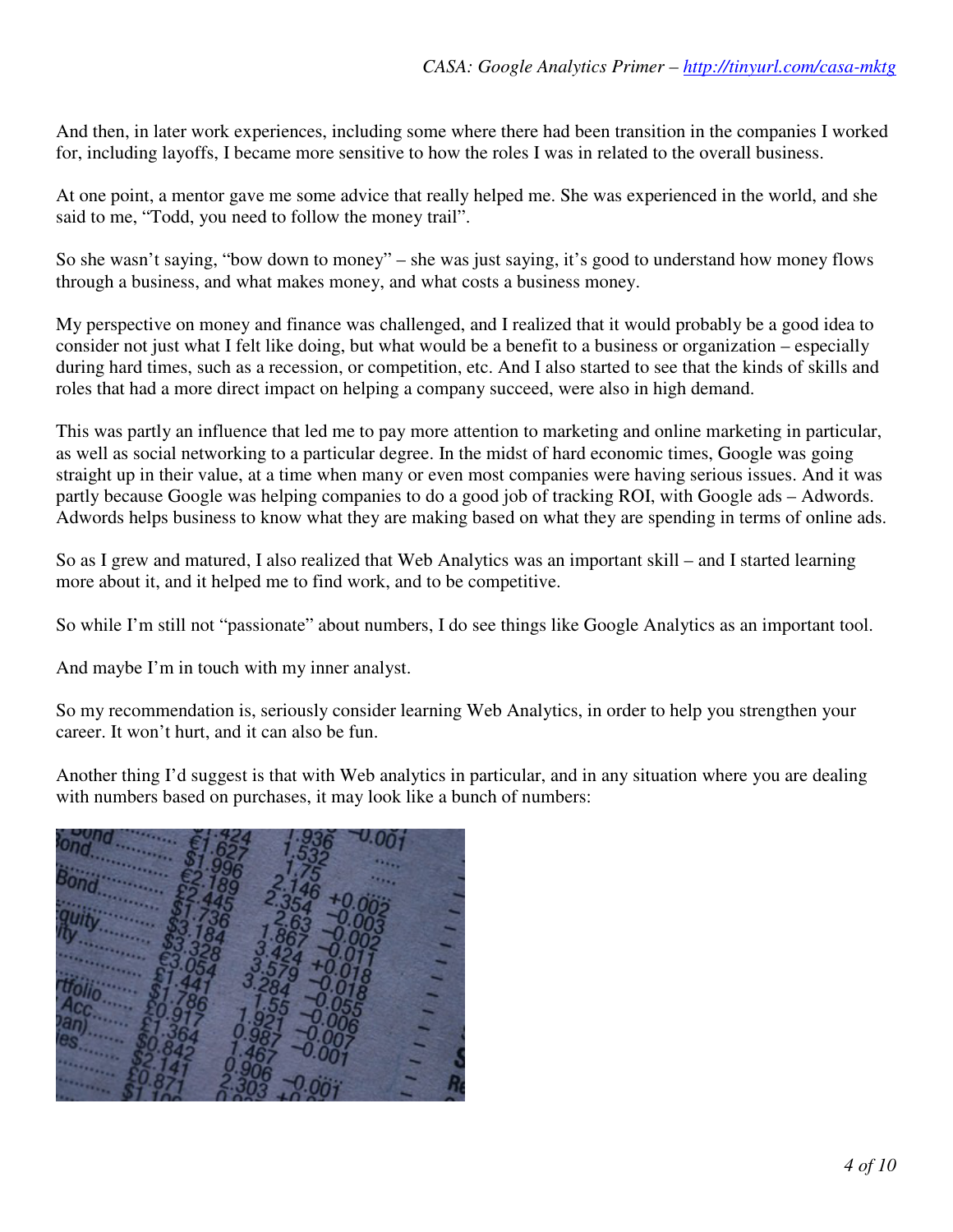But it's really not about the numbers, in the end. It's about the people:



# **Personal ROI: How Analytics Will Help Your Career and Your Organization**

So learning analytics can have a significant impact on your career. See the top skills that got people hired in 2013. Things will change over time, but there's a very strong presence on the list for social media marketing, digital marketing, and business intelligence, all of which relate to analytics:



For more insight, see: http://blog.linkedin.com/2013/12/18/the-25-hottest-skills-that-got-people-hired-in-2013/

Social Media Marketing: it's increasingly important for social media marketers to understand how to measure and optimize the performance of campaigns – you might call this "social analytics". If you haven't read the (free) Social Media Marketing Primer yet, you might want to look at it – it's available on the same site as this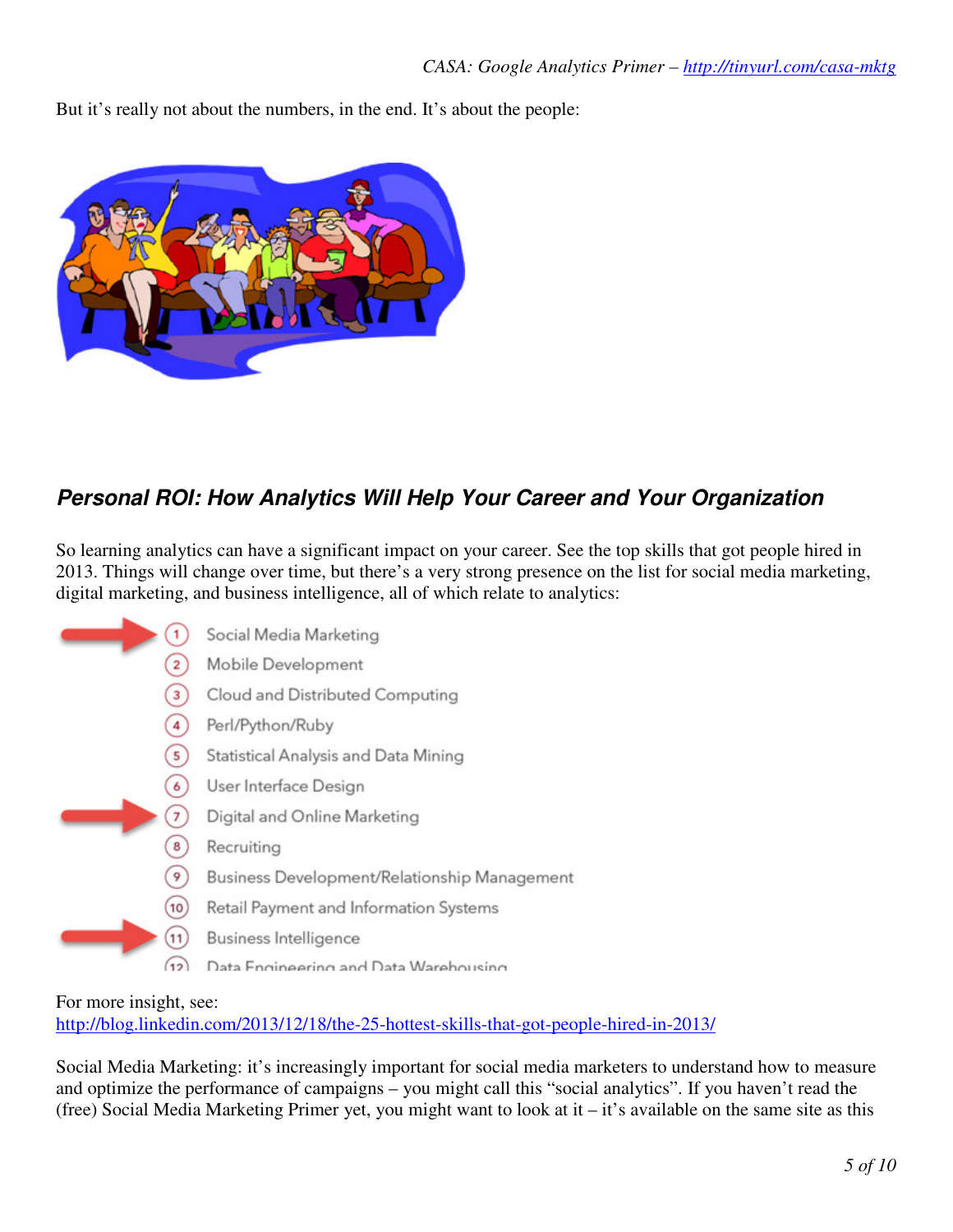book, and it includes some cover of social analytics. You could also work your way through this book and then head on over to that one, to see the connections.

Digital/Online Marketing: the goal of digital marketing is often to sell something, or at least to get people to visit and sign up for something. So Web Analytics is a crucial tool for monitoring how your efforts are going.

Business Intelligence: you could think of this as "advanced analytics". Business intelligence might include Web Analytics (reviewing the performance of your website and associated marketing), but it can also extend into other areas, such as "competitive intelligence", using a tool like compete.com – or just looking at financial trends. In my own experience, starting out with Web analytics helped me to understand how online marketing and reports fit into overall business intelligence. It would be fair to say that business intelligence is ROI.

You don't need any required skills - and you *don't* need to be a "numbers person" – this book is for anyone who wants to get a job in online marketing or who wants to learn how to see how the performance of websites fits into business. Google Analytics is one of the top tools, and Web Analytics can be a competitive differentiator in the job market, either as a skill set or as a dedicated role.

The course helps students to view Web Analytics info and learn how to develop insights. Skills in this course connect to other areas, such as search engine marketing and social media marketing, and provide a "network effect", to help students become more effective online marketers, and more employable.

And here's a suggestion and invitation, for your "personal ROI", that I want to invite you to consider – become "Google Analytics Qualified". This book is an introduction to concepts and the tool, and then I'll point you to more learning material that Google has, which you might want to pursue to "get qualified".

Basically, having this qualification on your resume or linkedin profile will help to show your credibility, to your colleagues and potential employers. In short, it will help your career.



Some certifications cost thousands of dollars to prepare for, and the tests can be expensive too – at the time of writing, Google Qualification is only \$50, a really good deal.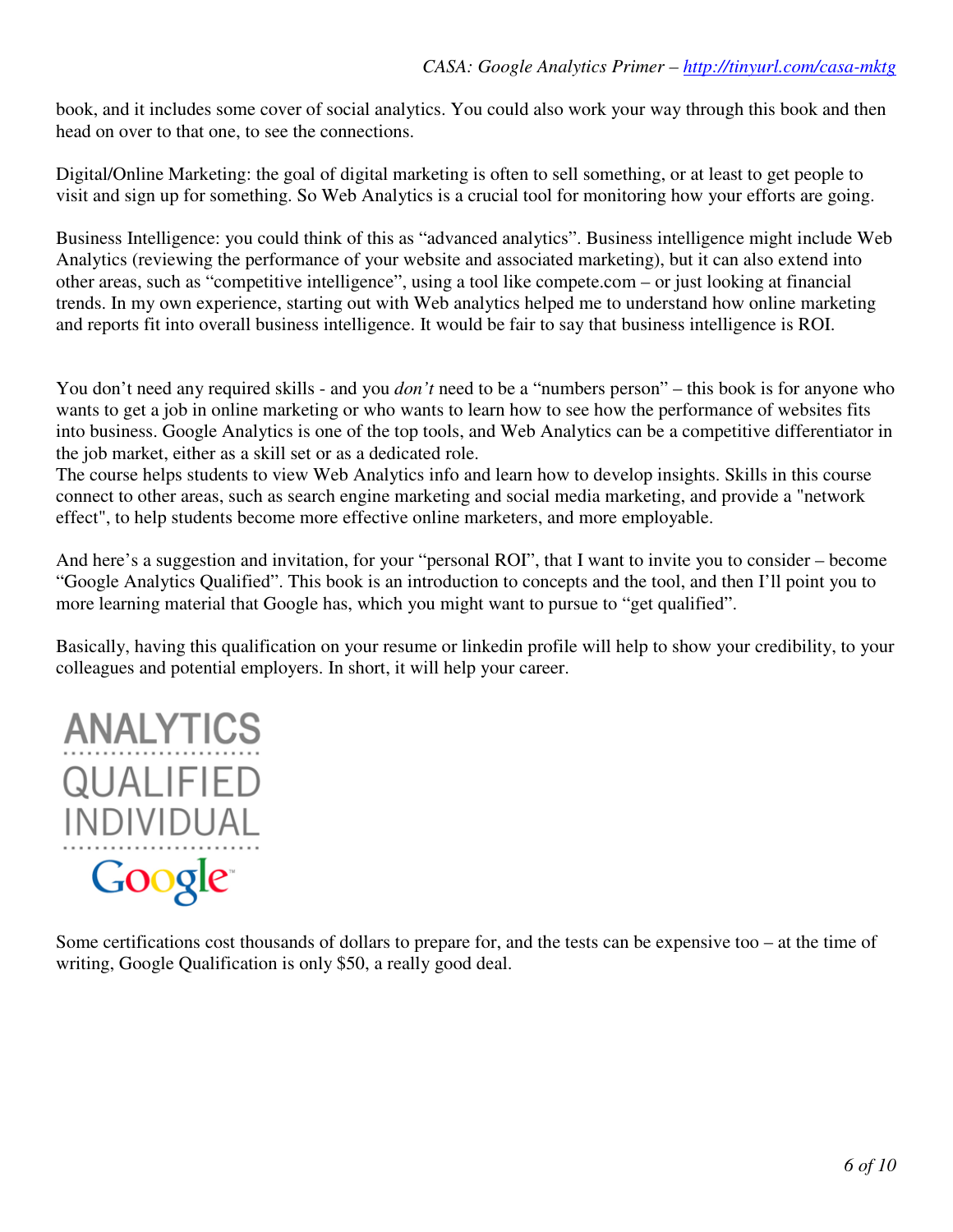# **Org ROI**

I don't know if "organizational return on investment" is really a term, but I guess now it is.

What I mean is that even if you already have a job somewhere, going for Google Qualification can help any company or organization you are a part of. Not only will it help with credibility when people interact with you on sites liked linkedin – but it will also help you to think more about tracking ROI – it's a mindset that will be a benefit to any business, to help you make good choices about what direction to go in.



## **Tools: free, corporate**

There are a variety of Web analytics tools out there, which people use on a free and paid basis. For grins, what you might like to do is go on LinkedIn, do a job search, and search for "web analytics" and see what comes up. Chances are that one or more of these programs will be mentioned.

#### **Google Analytics**

Google Analytics is free, and is always increasing in power, to rival and in some cases exceed the performance of the "paid" tools. For example, in some companies, you'll often see companies using a combination of Google Analytics and paid tools. Google Analytics can't do everything, but it's a good place to start.



#### **Adobe Analytics - Omniture**

Adobe Analytics/Omniture has long been considered one of the top "enterprise" Web analytics tools. It was a lot of power, sophistication, and customization. In theory, there are things that Omniture can do, that Google Analytics can't, and vise versa. It's also a program that if you know it, could definitely help you get a job, or get a higher salary. It's a somewhat chicken and egg situation – because it is an expensive program, with no trial version at the time of writing – so there aren't a lot of people who know it. Hence it is harder to find people with this skill, therefore the salary can be higher.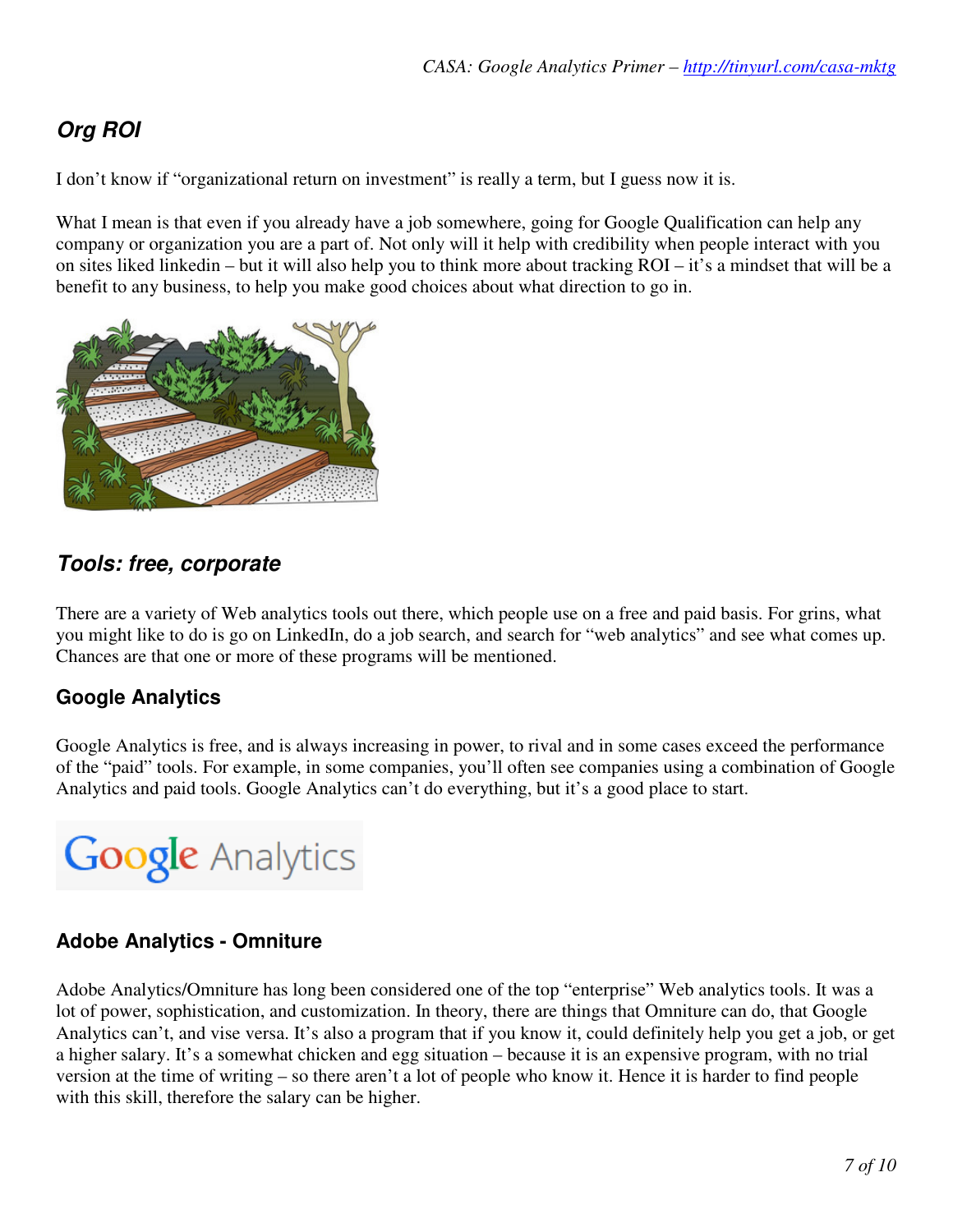So if you are going into online marketing and you can find a company to intern at or work with, where you come in knowing Google Analytics, but could have the opportunity to try Omniture/Adobe Analytics, that could be a good opportunity.

More recently, larger companies have been consolidating smaller companies, and developing integrated "marketing clouds", so if you look into Adobe Analytics, you might look at some of the tools it is connected with.

#### See www.adobe.com/analytics

Other "enterprise" options include tools like WebTrends. Hopefully at some point enterprise folks will wise up and offer trial versions to help people get access and learn them.

#### **Open Source Analytics**

For people who are interested in completely controlling your own data, open source analytics programs may be an option. In certain cases, they may allow you to have the functionality you need, without giving up any of the value. For example, most people and companies accept the value proposition when using a Gmail address, or doing a Google search, or using Google Analytics, that Google will analyze the data, and make money off of it. In other words, when you search for something, Google might display an ad based on your behavior, which you might be interested in. And Google isn't in the business of selling your contact information, per se – but with analytics, it might gather your information, make it anonymous, and group it with a lot of other data, and make money off of it. Or Google might somehow use related "cookie" information.

So Google isn't doing anything illegal, and personally, I don't think there's anything to worry about. But you might be interested to just take a peek at some of the open source options out there, in case you end up being more concerned about the data someday, or you end up with a client or employer who is. There's some more value propositions on their sites:

http://piwik.org and http://www.openwebanalytics.com/

As for me, and many thousands of businesses – I'm cool with Google Analytics.

#### **Social Analytics**

So social analytics is an area where particular social media channels, such as Facebook, YouTube, etc., will allow you to get information on how your social media efforts are going – such as the number of people who "like" your page, or follow you, or talk about you, kind of thing. There aren't any dominating "all in one" social analytics tools as of yet, but you might be interested to take a look at Adobe's "social analytics" offering, to see an example of an attempt to become one.

In general, the social analytics tools are free, and built into social media – and in some cases there are low cost tools like Hootsuite (which also has a free version), that will draw some of the material together for you.

If any of that sounds interesting, take a look at the Social Media Marketing Primer, and in particular, the Hootsuite chapter. http://tinyurl.com/casa-mktg

My general advice for beginners is to have some fun learning Google Analytics, and also try a bit of social media marketing, and get your feet wet with social analytics.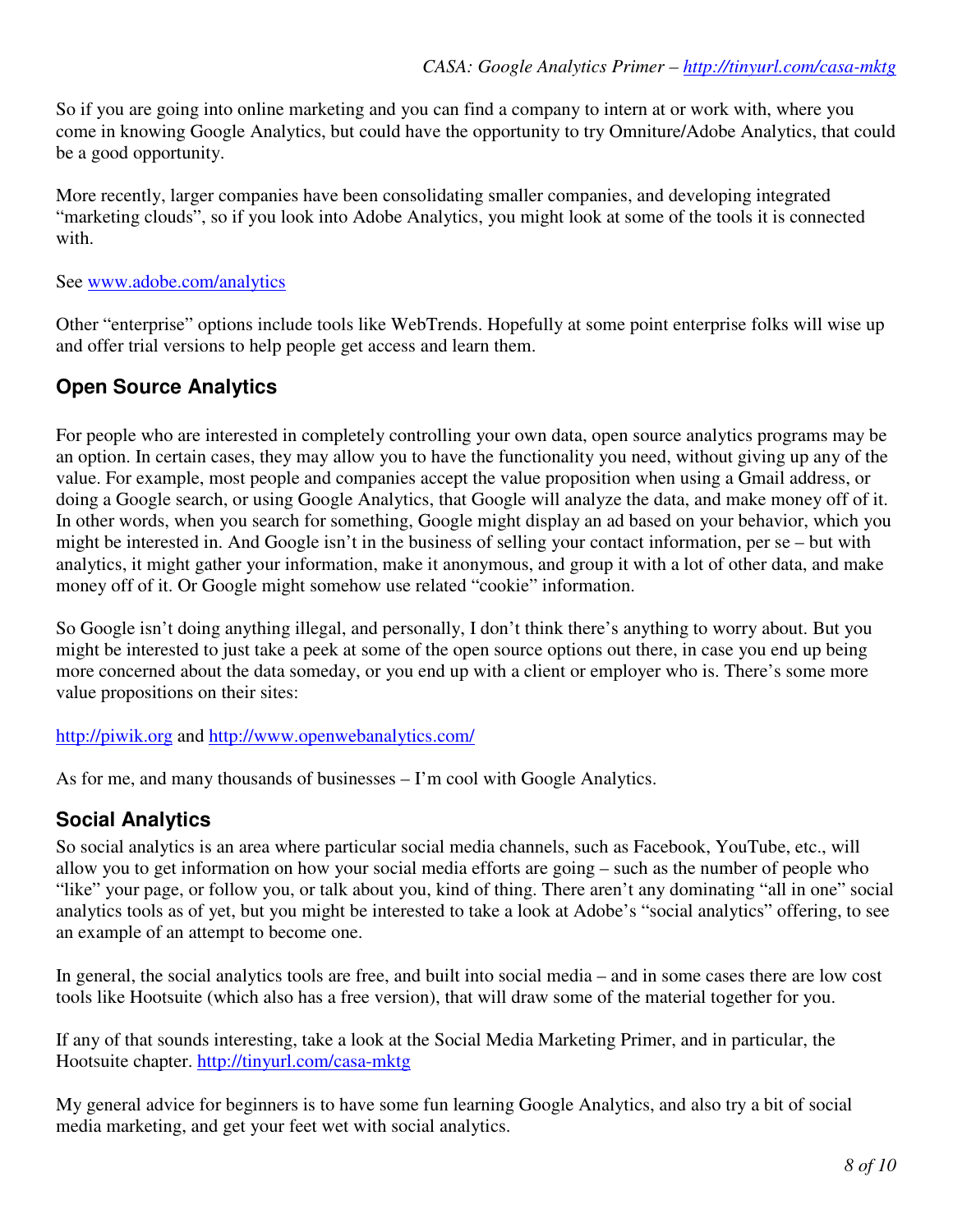# **Things Change**

As you explore these areas, be prepared for things to change, but don't worry – you don't need to learn every tool. I'd just recommend taking an incremental, gradual approach.

As with social media marketing, there's a lot of options out there, and if your eyes started to glaze over in the last section with the mention of all the analytics tools – don't be alarmed! Don't try to learn them abstractly – try them out. And I'll try to introduce them to you in a way that is fun.

# **Search Drill**

If you're just getting acquainted, I'd suggest doing a few related google searches to see what's out there, and reading anything that looks interesting to you:

- "youtube google analytics intro" "learning google analytics" "understanding web analytics youtube"
- "what the heck is adobe analytics"